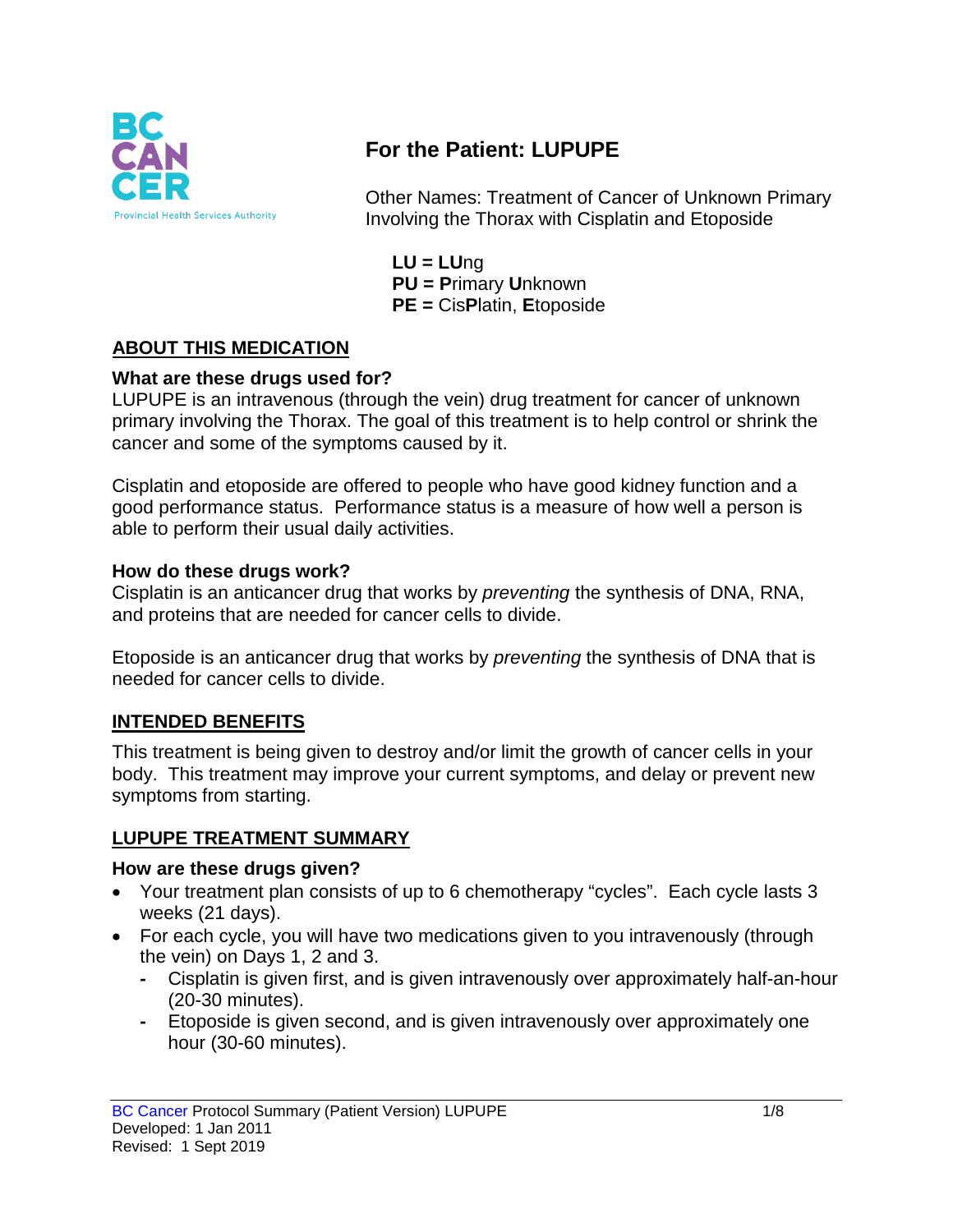#### **What will happen when I get my drugs?**

- A blood test is done within one month of starting treatment.
- A blood test is also done before Day 1 of each cycle.
- The dose and timing of your chemotherapy may be changed based on your blood test results and/or other side effects.
- Your very first treatment will take longer than other treatments because a nurse will be reviewing the possible side effects of your chemotherapy plan and will discuss with you how to manage them. *It is a good idea to bring someone with you to your first chemotherapy appointment.*
- You will be given a prescription for anti-nausea medications (to be filled at your regular pharmacy). Please bring your anti-nausea medications with you for each treatment. Your nurse will tell you when to take the anti-nausea medication. You may also need to take your anti-nausea drugs at home after therapy. It is easier to prevent nausea than to treat it once it happens, so follow directions closely.

#### **LUPUPE TREATMENT PROTOCOL**

#### **Start Date: \_\_\_\_\_\_\_\_\_\_\_\_\_\_\_\_\_\_\_\_\_\_\_\_\_\_\_\_**

| Cycle |  |
|-------|--|
|-------|--|

| Day 1             | Day 2       | Day 3       | Day 4     | Day 5     | Day 6         | Day 7     |
|-------------------|-------------|-------------|-----------|-----------|---------------|-----------|
| <b>Blood Test</b> | Cisplatin & | Cisplatin & | <b>No</b> | <b>No</b> | <b>No</b>     | <b>No</b> |
| Cisplatin &       | Etoposide   | Etoposide   | chemo     | chemo     | chemo         | chemo     |
| Etoposide         |             |             |           |           |               |           |
| Day 8             | Day 9       | Day 10      | Day 11    | Day 12    | Day 13        | Day 14    |
| No                | No          | No          | <b>No</b> | <b>No</b> | <b>No</b>     | <b>No</b> |
| chemo             | chemo       | chemo       | chemo     | chemo     | chemo         | chemo     |
| Day 15            | Day 16      | Day 17      | Day 18    | Day 19    | <b>Day 20</b> | Day 21    |
| No                | No          | <b>No</b>   | <b>No</b> | <b>No</b> | <b>No</b>     | No        |
| chemo             | chemo       | chemo       | chemo     | chemo     | chemo         | chemo     |

**This 21-day cycle will repeat up to 5 more times.**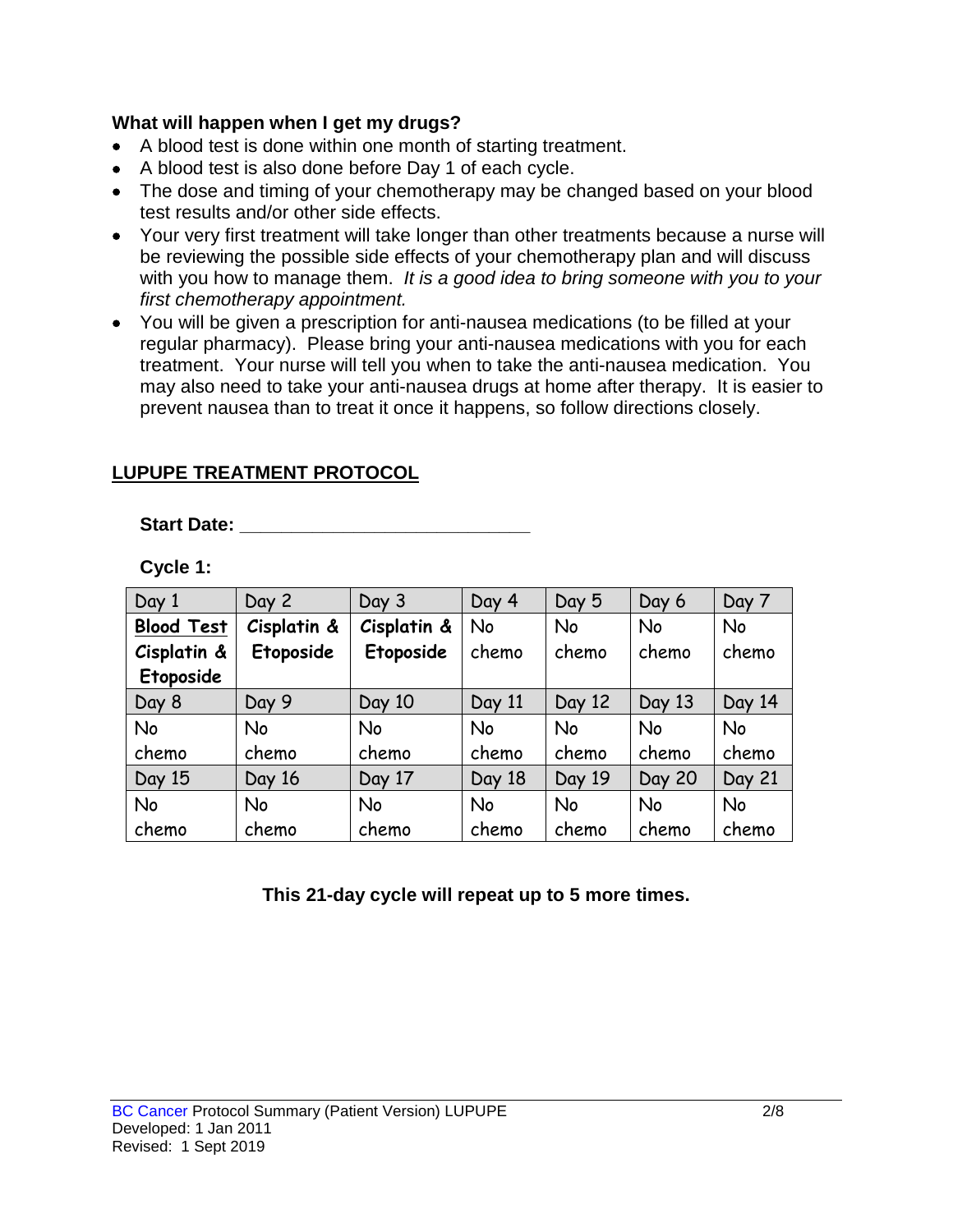#### **CHEMOTHERAPY SIDE EFFECTS AND MANAGEMENT**

## **Are there any risks?**

• Unexpected and unlikely side effects can occur with any drug treatment. The ones listed below are particularly important for you to be aware of.

| <b>SERIOUS SIDE EFFECTS</b>                                                                                                                                                                                                                                                                        | <b>How Common Is</b><br>It? | <b>MANAGEMENT</b>                                                                                                                                                                                                                                                                                                                                                                                          |
|----------------------------------------------------------------------------------------------------------------------------------------------------------------------------------------------------------------------------------------------------------------------------------------------------|-----------------------------|------------------------------------------------------------------------------------------------------------------------------------------------------------------------------------------------------------------------------------------------------------------------------------------------------------------------------------------------------------------------------------------------------------|
| Your white blood cells may<br>decrease 7-10 days after your<br>treatment. They usually return<br>to normal in 3 weeks. White<br>blood cells protect your body<br>by fighting bacteria (germs)<br>that cause infection. When<br>they are low, you are at<br>greater risk of having an<br>infection. | Very common                 | To help prevent infection:<br>Wash your hands often and always after using the<br>bathroom.<br>Take care of your skin and mouth by gently washing<br>regularly.<br>Avoid crowds and people who are sick.<br>Call your doctor <i>immediately</i> at the first sign of an<br><b>infection</b> such as fever (over 100°F or 38°C by an oral<br>thermometer), chills, cough or burning when you pass<br>urine. |
| Your platelets may decrease<br>during or after your treatment<br>They will return to normal after<br>your last treatment. Platelets<br>help to make your blood clot<br>when you hurt yourself. You<br>may bruise or bleed more<br>easily than usual.                                               | Common                      | To help prevent bleeding problems:<br>Try not to bruise, cut or burn yourself.<br>Clean your nose by blowing gently, do not pick your nose.<br>Brush your teeth gently with a soft toothbrush as your<br>gums may bleed more easily. Maintain good oral hygiene.<br>Avoid taking ASA (eg: ASPIRIN®) or ibuprofen (eg: ADVIL®),<br>unless prescribed by your doctor.                                        |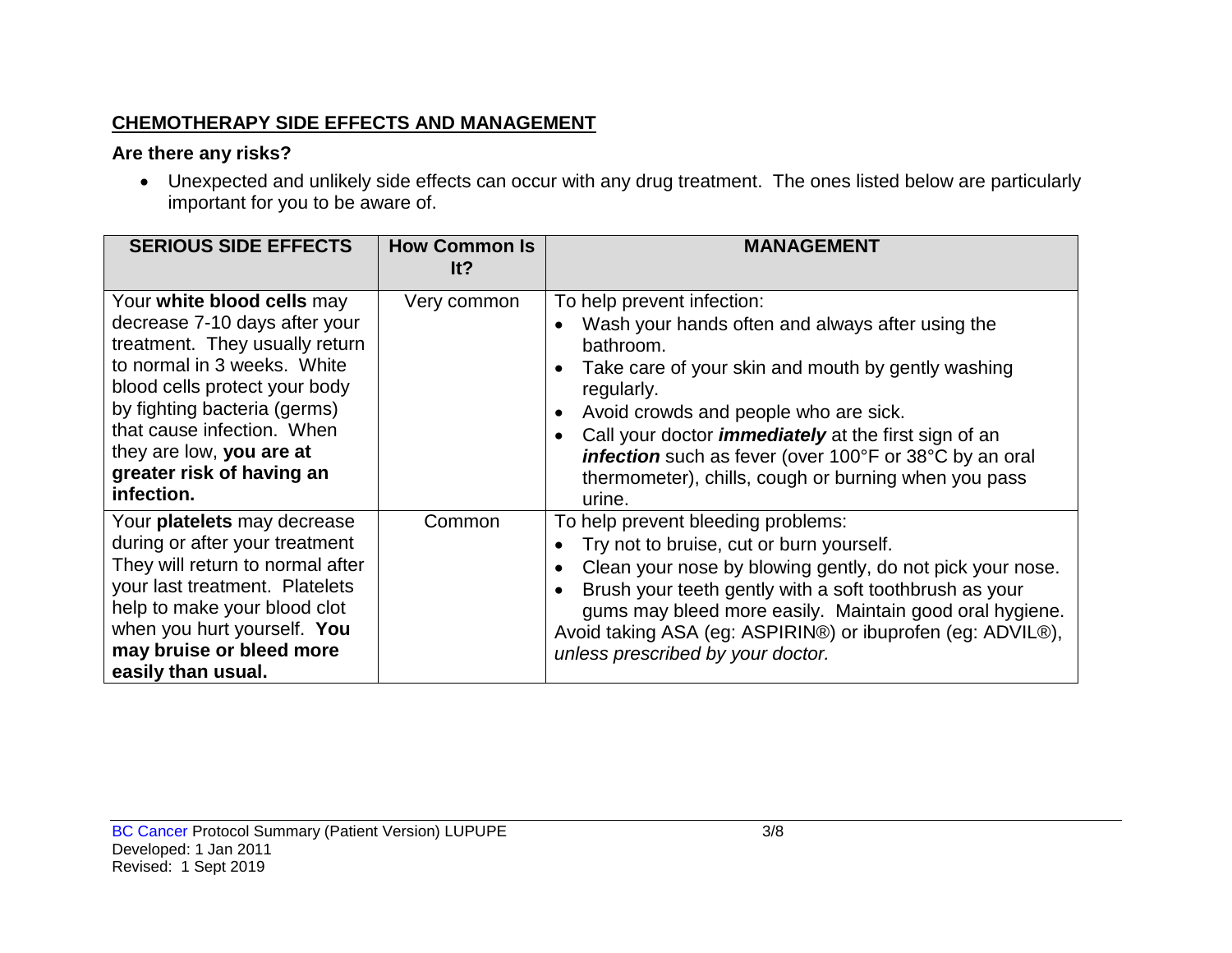| <b>SERIOUS SIDE EFFECTS</b>                                                                                                                                                                                                                                                                                                             | <b>How Common Is</b><br>It? | <b>MANAGEMENT</b>                                                                                                                                                                            |
|-----------------------------------------------------------------------------------------------------------------------------------------------------------------------------------------------------------------------------------------------------------------------------------------------------------------------------------------|-----------------------------|----------------------------------------------------------------------------------------------------------------------------------------------------------------------------------------------|
| <b>Allergic reactions may rarely</b><br>occur. Signs of an allergic<br>reaction are dizziness,<br>confusion and wheezing or<br>difficulty breathing. This<br>reaction can occur during or<br>immediately after receiving<br>cisplatin or etoposide, several<br>hours after receiving cisplatin,<br>or after many doses of<br>cisplatin. | Rare                        | Tell your nurse immediately if this happens while you are<br>receiving cisplatin or etoposide. Go to your local<br>Emergency Room immediately if this happens after you<br>leave the clinic. |
| Cisplatin and etoposide burn if<br>they leak under the skin.                                                                                                                                                                                                                                                                            | Very rare                   | Tell your nurse <i>immediately</i> if you feel pain, burning, stinging,<br>or any other change while the drug is being given.                                                                |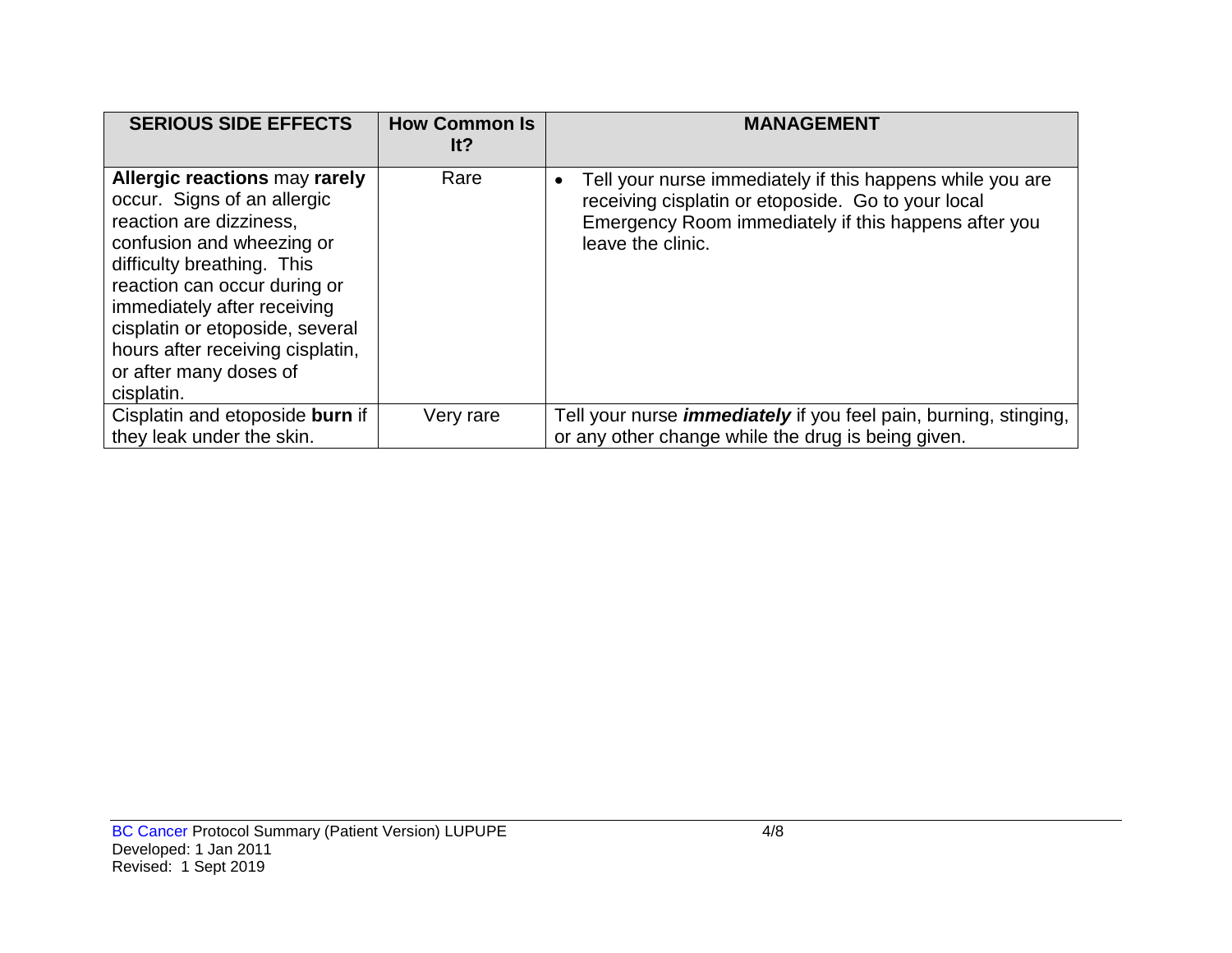| <b>OTHER SIDE EFFECTS</b>                                                                                                                 | <b>How Common Is</b><br>It? | <b>MANAGEMENT</b>                                                                                                                                                                                                                                                                                                                                                                                                                                                                            |
|-------------------------------------------------------------------------------------------------------------------------------------------|-----------------------------|----------------------------------------------------------------------------------------------------------------------------------------------------------------------------------------------------------------------------------------------------------------------------------------------------------------------------------------------------------------------------------------------------------------------------------------------------------------------------------------------|
| Nausea and vomiting may<br>occur after your treatment and<br>may last for up to 24 hours.<br>Nausea may last longer for<br>some patients. | <b>Very Common</b>          | You will be given a prescription for anti-nausea drug(s) to take<br>before your chemotherapy treatment and/or at home. It is<br>easier to prevent nausea than to treat it once it has happened,<br>so follow directions closely.<br>Drink plenty of liquids.<br>Eat and drink often in small amounts.<br>Try the ideas in "Food Choices to Control Nausea".<br>Your doctor may manage delayed nausea and vomiting<br>differently. Be sure to let your doctor know if you experience<br>this. |
| <b>Constipation or diarrhea may</b><br>occur.                                                                                             | Common                      | To help constipation:<br>Exercise if you can.<br>$\bullet$<br>Drink plenty of liquids (8 cups a day).<br>Try ideas in "Suggestions for Dealing with Constipation".<br>To help diarrhea:<br>Drink plenty of liquids.<br>Eat and drink often in small amounts.<br>Avoid high fibre foods as outlined in "Food Ideas to Help"<br>with Diarrhea".                                                                                                                                                |
| <b>Tiredness or lack of energy</b><br>may occur.                                                                                          | Common                      | Do not drive a car or operate machinery if you are feeling<br>$\bullet$<br>tired.                                                                                                                                                                                                                                                                                                                                                                                                            |
| Pain or tenderness may occur<br>where the needle was placed<br>in your vein.                                                              | Common                      | Apply cool compresses or soak in cool water for 15-20<br>minutes several times a day.                                                                                                                                                                                                                                                                                                                                                                                                        |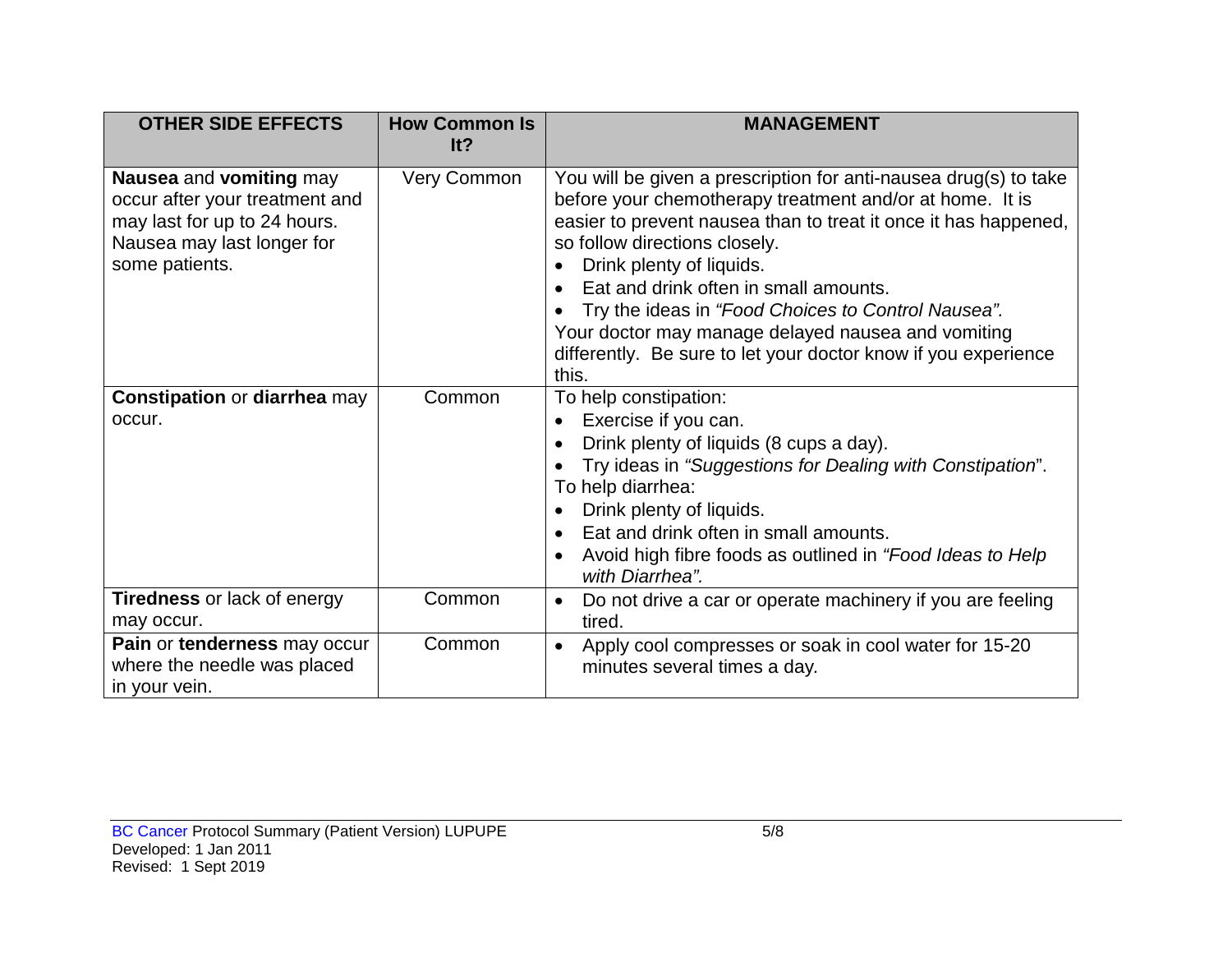| <b>OTHER SIDE EFFECTS</b>                                                                                                                                                                                                                                                                                                                                                 | <b>How Common Is</b><br>It? | <b>MANAGEMENT</b>                                                                                                                                                                                                                                                                                                                                                                                                                                                                                                                                                                                                                       |
|---------------------------------------------------------------------------------------------------------------------------------------------------------------------------------------------------------------------------------------------------------------------------------------------------------------------------------------------------------------------------|-----------------------------|-----------------------------------------------------------------------------------------------------------------------------------------------------------------------------------------------------------------------------------------------------------------------------------------------------------------------------------------------------------------------------------------------------------------------------------------------------------------------------------------------------------------------------------------------------------------------------------------------------------------------------------------|
| <b>Hair loss sometimes occurs</b><br>and may begin within a few<br>days or weeks of treatment.<br>Your hair may thin or you may<br>become totally bald. Your<br>scalp may feel tender. You<br>may lose hair on your face and<br>body. Your hair will grow back<br>once your treatments are over<br>and sometimes between<br>treatments. Colour and texture<br>may change. | Common                      | Use a gentle shampoo and soft brush.<br>Care should be taken with use of hair spray, bleaches,<br>dyes, perms.<br>Protect your scalp with a hat, scarf or wig in cold weather.<br>Cover your head or apply sunblock on sunny days.<br>Apply mineral oil to your scalp to reduce itching.                                                                                                                                                                                                                                                                                                                                                |
| Sore mouth may occur a few<br>days after treatment. Mouth<br>sores can occur on the tongue,<br>the sides of the mouth or in the<br>throat. Mouth sores or<br>bleeding gums can lead to an<br>infection.                                                                                                                                                                   | Common                      | Brush your teeth gently after eating and at bedtime with a<br>$\bullet$<br>very soft toothbrush. If your gums bleed, use gauze<br>instead of a brush. Use baking soda instead of toothpaste.<br>Make a mouthwash with $\frac{1}{2}$ teaspoon baking soda or salt in<br>1 cup warm water and rinse several times a day.<br>Try soft, bland foods like puddings, milkshakes and cream<br>soups.<br>Avoid spicy, crunchy or acidic food, and very hot or cold<br>foods.<br>Call your doctor if you are having difficulty eating or<br>$\bullet$<br>drinking due to pain.<br>Try the ideas in "Help with Sore Mouth during<br>Chemotherapy" |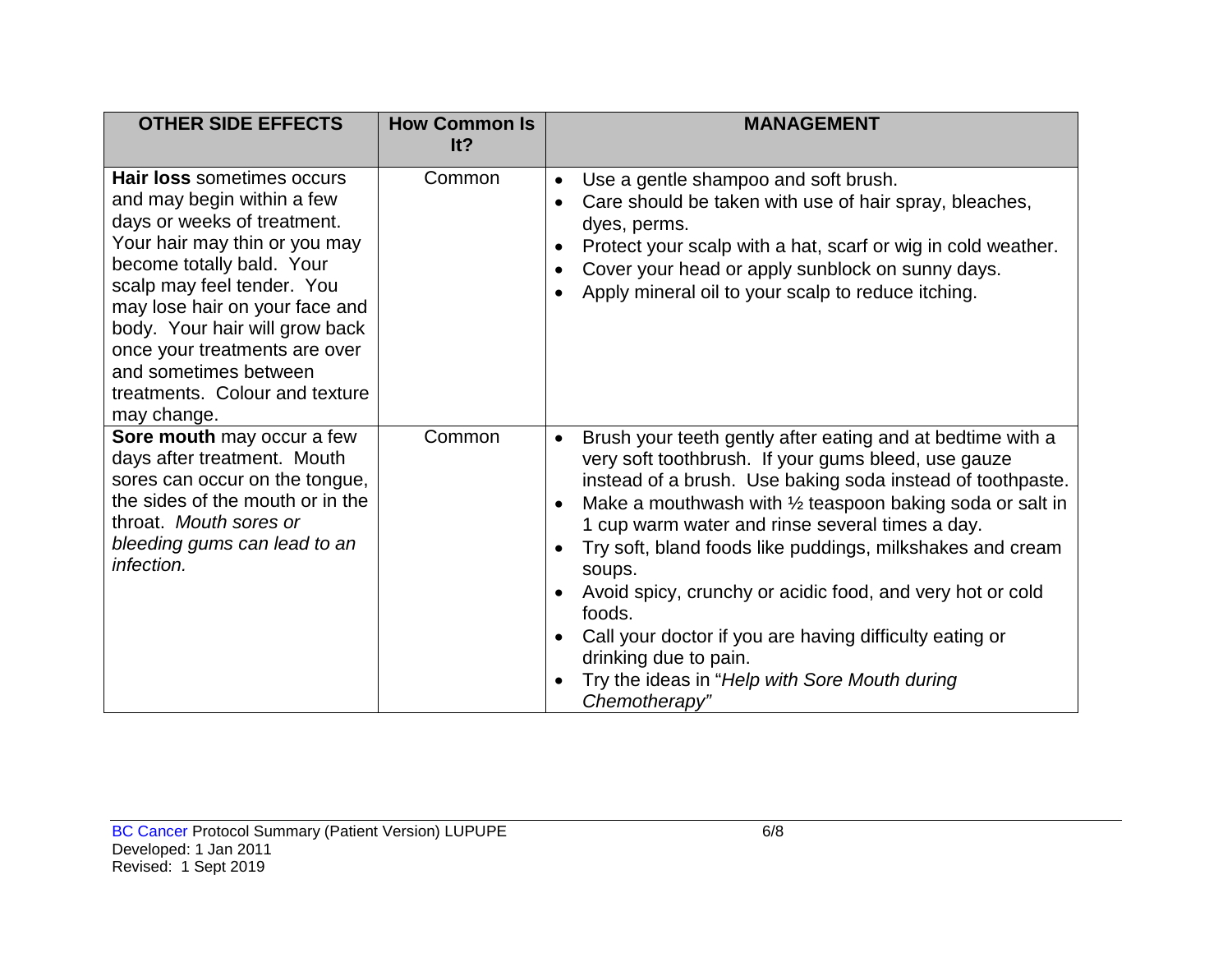## **INSTRUCTIONS FOR THE PATIENT**

## **What other drugs can interact with LUPUPE?**

- Other drugs such as some antibiotics given by vein (eg: tobramycin, vancomycin), furosemide (LASIX ®), phenytoin (DILANTIN®), pyridoxine (Vitamin B6), atovaquone (MEPRON ®), warfarin (COUMADIN®), glucosamine and St John's Wort may interact with LUPUPE. Tell your doctor if you are taking these or other drugs as you may need extra blood tests, your dose may need to be changed or your treatment may need to be held for a few days.
- Check with your doctor or pharmacist before you start taking any new prescription or non-prescription drugs.
- If you are admitted to hospital for intravenous antibiotics, be sure that the doctor treating you knows you are on cisplatin.

## **Other important things to know:**

- Cisplatin can cause changes in kidney function, but this is not frequent with the doses used in this type of treatment. It is important that you are well-hydrated before and after treatment.
- Sometimes, the nerve which allows you to hear can be affected by cisplatin. This could result in you experiencing "tinnitus" (ringing in the ears) or a change in your hearing. Report any of these problems to your doctor and/or nurse.
- The drinking of alcohol (in small amounts) does not appear to affect the safety or usefulness of this treatment.
- This treatment may cause sterility in men and menopause in women. If you plan to have children, discuss this with your doctor before starting treatment.
- This treatment may damage sperm and may cause harm to the baby if used during pregnancy. It is best to use *birth control* while you are undergoing treatment. Tell your doctor right away if you or your partner becomes pregnant. Do not breast feed during treatment.
- Tell all doctors or dentists you see that you being treated with cisplatin and etoposide before you receive treatment of any form.

## **SEE YOUR DOCTOR OR GET EMERGENCY HELP IMMEDIATELY IF YOU HAVE:**

- Signs of an **infection** such as fever (over 100°F or 38°C by an oral thermometer), chills, cough, pain or burning when you pass urine.
- Signs of a **stroke** such as sudden onset of severe headache, eyesight changes, slurred speech, loss of coordination, weakness or numbness in an arm or leg.
- Signs of **bleeding problems** such as black, tarry stools, blood in urine or pinpoint red spots on skin.
- Signs of an **allergic reaction** (rare) soon after a treatment including dizziness, fast heart beat, face swelling or breathing problems.
- Signs of a **blood clot** such as tenderness or hardness over a vein, calf swelling and tenderness, sudden onset of cough, chest pain or shortness of breath.
- Signs of **heart problems** such as fast or uneven heartbeat.
- **Seizures** or **loss of consciousness**.